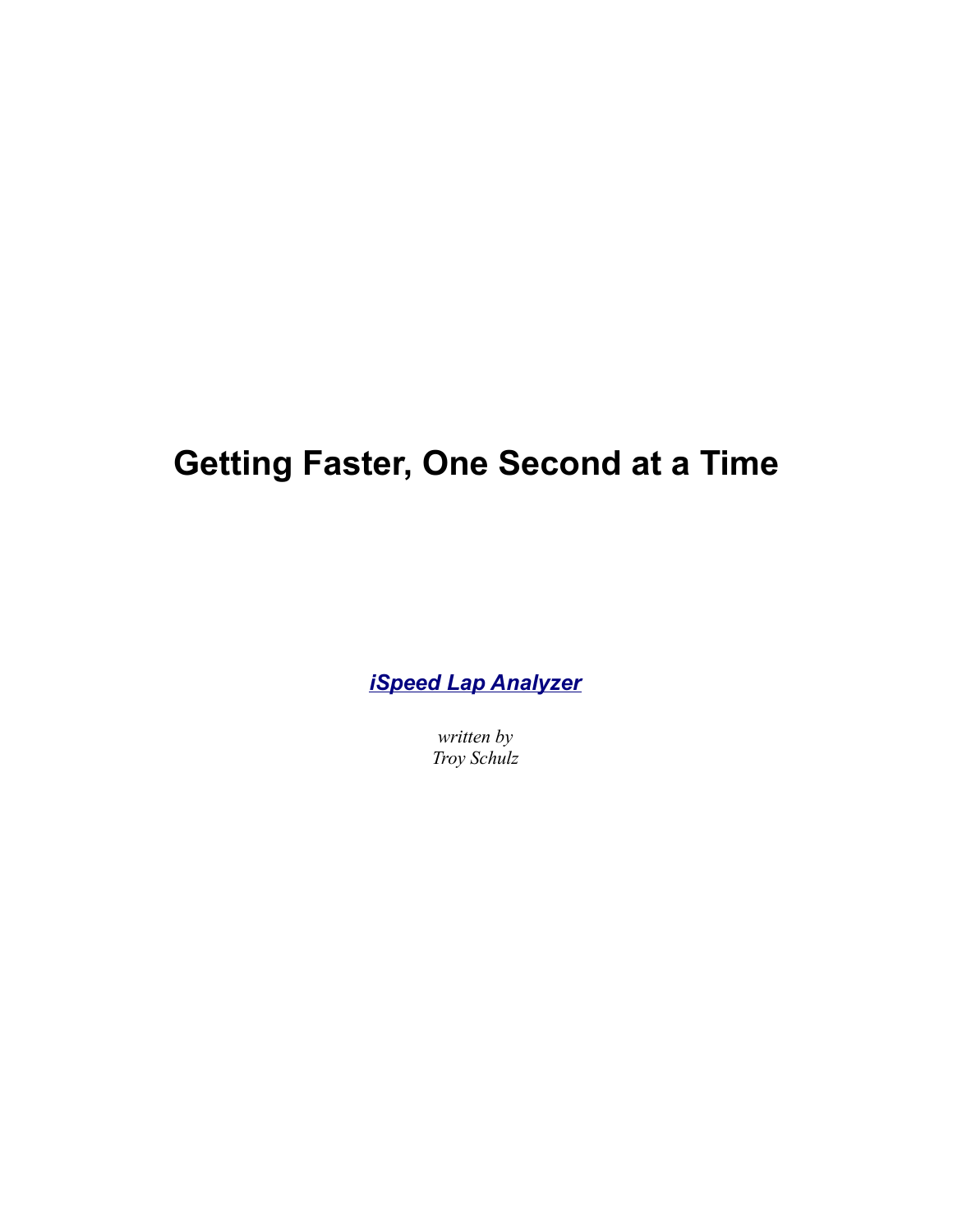# *Overview*

The goal of this document is to help people that may not be familiar with the iSpeed Lap Analyzer discover how it can help them become a better driver. I've used this tool predominantly over the last year to help me learn the techniques required to go from mid-pack in the Star Mazda Series to a front-runner.

Why the title 'One Second at a Time'? Well, it's simple. For me, I started 2 to 3 seconds slower than the times of the top qualifiers in the series. I have a teammate that is one of these top qualifiers and it gave me the opportunity to witness his techniques very closely. Trying to compare my driving to his was nearly impossible. The techniques involved are so different that it can seem as if they are alien. So, rather than compare to the leaders in the series, it's best to start looking at people that are roughly 1 second faster. These people have learned certain techniques that have given them the boost to be closer to the top, but not yet reached the top. Frequently, when you look at what they are doing, you will find that it's not completely foreign. This allows you to learn the techniques required to be an alien in small increments.

While this guide focuses on the Star Mazda and my experiences with it, it should not preclude it from being valuable to you in whichever series you call home. The only true requirement I believe is that you need to be focused on a single car. Not to say you can't run other series while learning your primary car, but you will pick up the tools you need to be fast quicker if you spend the majority of your time in a single car. I know for sure, that the time I've spent in other series delayed my progress in the Star Mazda to some degree.

Why is any of this relevant in a guide on how to use the Lap Analyzer? Shouldn't it be as simple as looking at the wheel, brake, and throttle inputs and making the proper adjustments? I sure hope you all laugh at the thought of that. If it were that simple, everyone would be able to do it. We all react to inputs differently. Sometimes these differences can be compensated for using a different setup, but other times we have to alter our reactions. I know for me, altering my reactions took a long time. But once it happens, there's no going back. The only way to get there is through hard work and perseverance.

So, this is where the iSpeed Lap Analyzer comes in. Is it magically going to make you faster? I wish. The Lap Analyzer is simply a tool. A tool that helps identify the areas where you're slower relative to others, and it shows you how the inputs differ that result in you being slower. Knowing the difference only allows you to work to resolve that difference.

So, lets get started...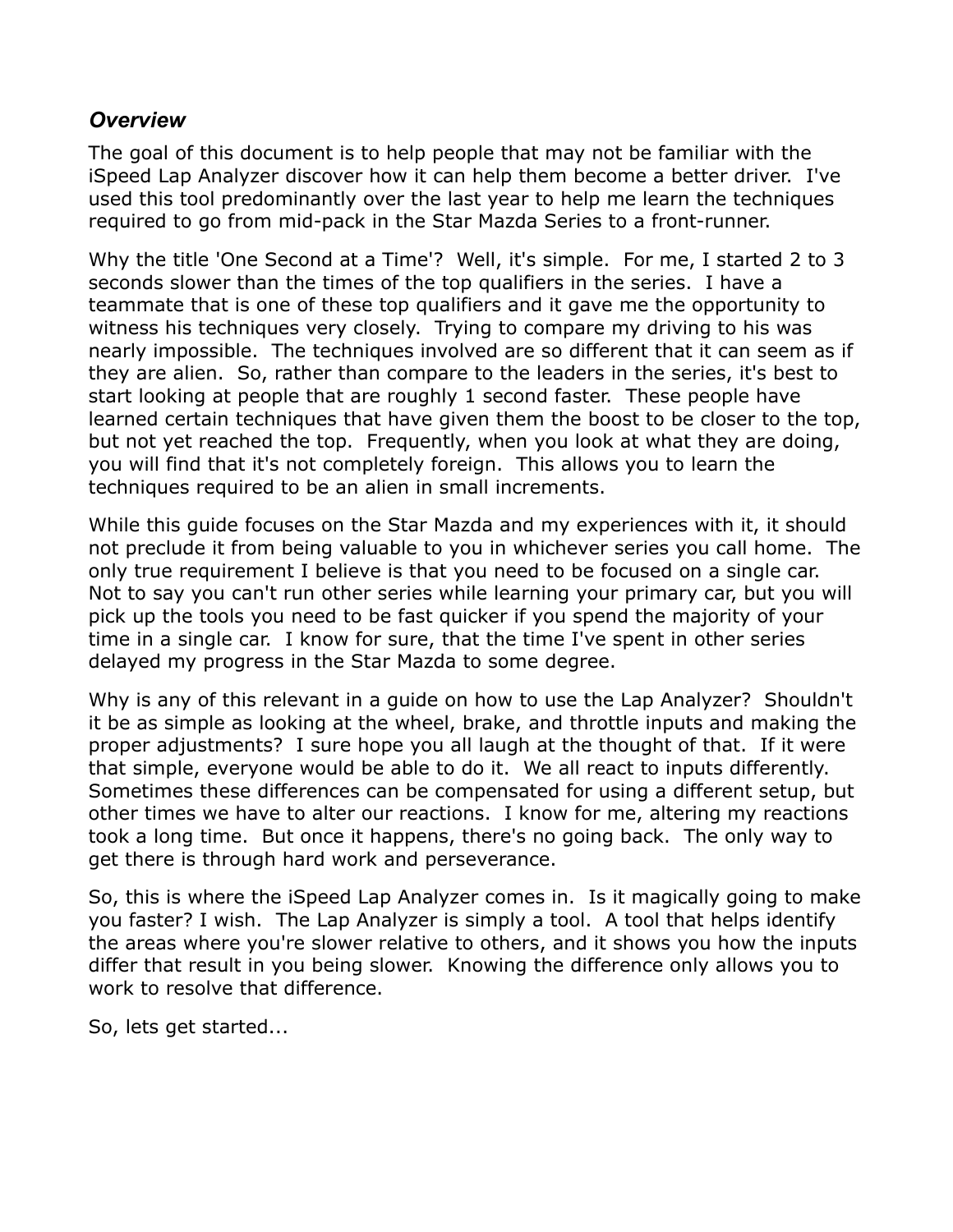# *The Application*

Lets start by talking a bit about how iSpeed and the Lap Analyzer works, then we'll take a quick look at the tools to go over the basics.

There are two applications in the iSpeed suite: the Dashboard and the Lap Analyzer.

Both of these can be found at<http://www.nessoft.com/ispeed>

# **Dashboard**

The Dashboard serves two purposes. First, it can be used to display all the telemetry in formation in a consistent way for any car you drive. Second, it can store this telemetry information to the data-mart for later use with the Lap Analyzer.

**NOTE:** The Dashboard will record telemetry information to your data-mart even if it is not visible!

The above NOTE is very important. You don't have to be using the Dashboard as a display in order for it to function as a data recorder. It works just as well minimized as it does when it's visible. It's the data recording abilities that the majority of this document is about.

I don't have a separate monitor to run the Dashboard, it just runs in the background collecting data until I'm ready to do some analysis.

There's a couple options in the Dashboard's menus that I want to call your attention to though. They are both in the *Save / Export* context menu.



I prefer to have every lap I run saved locally, not just my fastest laps. The reason for this is that sometimes, I run my fastest laps the first day of testing. But a couple days later, I can't get even close to those initial times. If I only recorded my best laps, the Dashboard would not save my most recent laps. Having these saved allows me to look at what I'm currently doing differently than my fastest lap so I can understand how to get back to the earlier speeds. So, I always check *Auto-save all valid laps (vs best laps only)*.

Also, the *Auto-publish best laps to Datamart* should also be checked. It's enabled by default, so you shouldn't have to change anything here. Even if you feel you are slow, it is still valuable for you to publish your laps to the data-mart.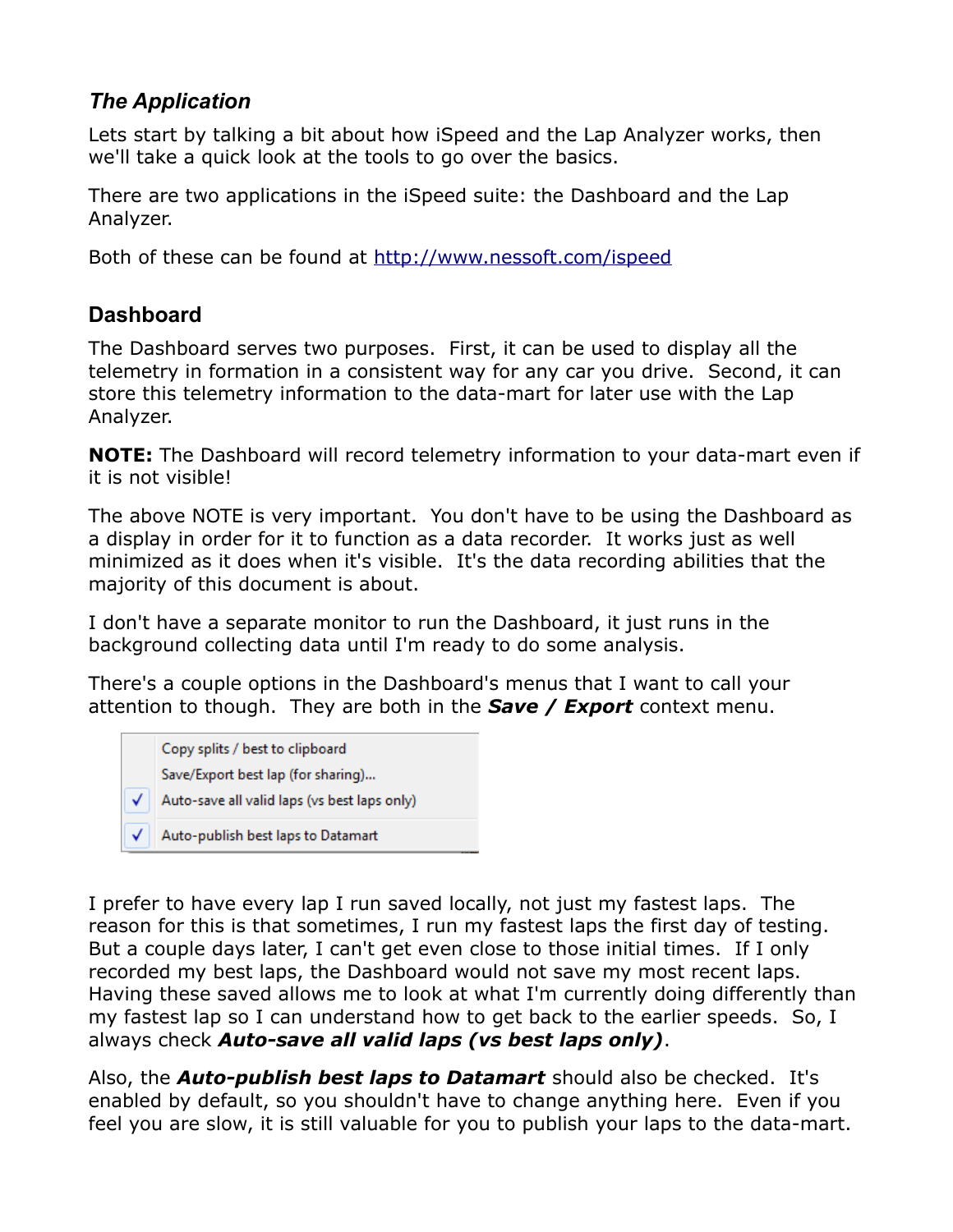First, you may well be one second faster than someone, and they may find your lap valuable. Second, if you're struggling to analyze your lap, having it on the data-mart would allow another iSpeed user to analyze the lap for you.

When laps are published to the data-mart, it saves your best lap of a given type: race, qualifying, hot-lap. It will save a different set every season.

# **Lap Analyzer**

The second application provided in the iSpeed suite is the Lap Analyzer. The Lap Analyzer is the perfect tool for comparing your telemetry against others. Hopefully by the end of this document, you'll understand the Lap Analyzer well enough to both increase your speed as well as your enjoyment of iRacing.

First, we'll just take a quick look at the different parts of the Lap Analyzer, just so you get a feel for the application. The following page has a screen-shot with a following description of the different parts. Don't worry too much about all the details, as we'll cover more in the following sections.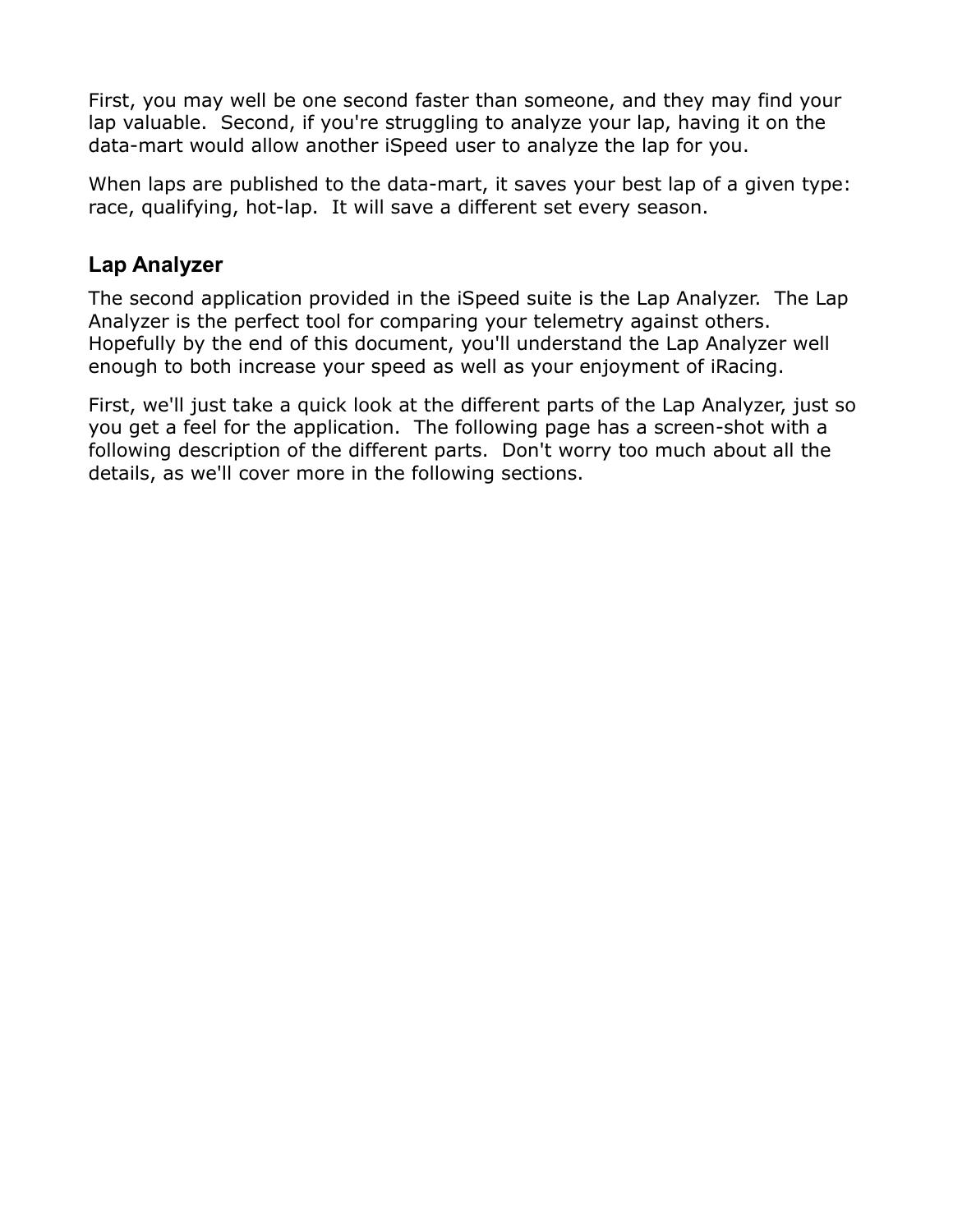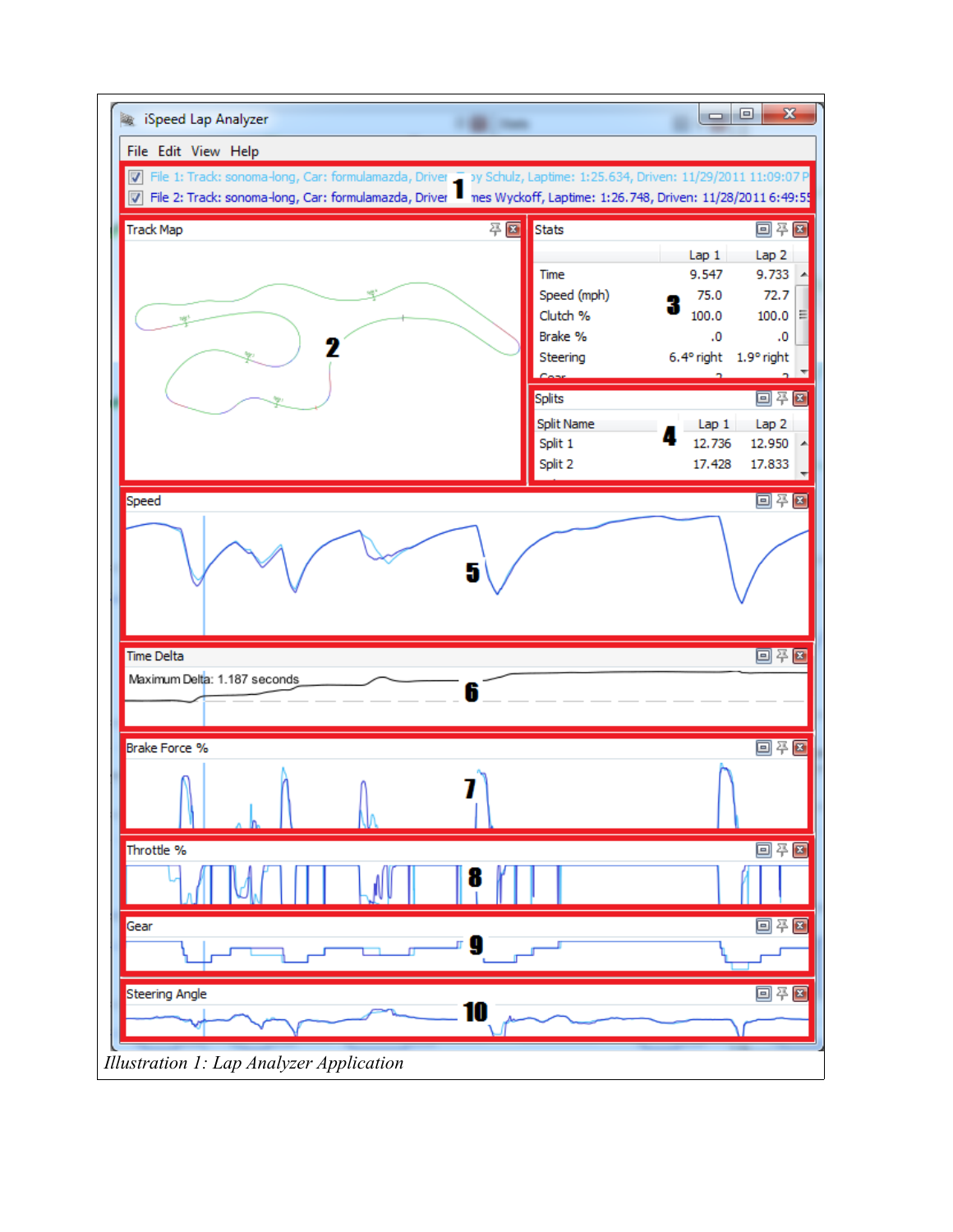# **Parts**

### *1 – Lap Info*

The value of the Lap Analyzer comes when you compare two laps. The Lap Info panel shows you the details of the laps that have been selected. It also shows you the color each lap is represented by. In all of my samples, the lighter blue color is the faster lap and the darker blue color is the slower lap.

# *2 – Track Map*

The Track Map shows you a few interesting things at a glance. It shows you the line that you took around the track as well as the trend of the throttle and brake. You can use the scroll-wheel on your mouse to zoom in and out. The zoom point is the mouse cursor.

### *3 – Stats*

The Stats Panel has two separate behaviors. One when a single point on the track is selected, the other when a segment of the lap is selected. When you select a given point, the specific value for each telemetry value is shown. When you select a segment of the lap, only certain values are relevant so the irrelevant values are removed and replaced with other relevant information.

### *4 – Splits*

Every track has a set number of splits based on how iRacing defines them. These splits will show up in the Split Panel and shows the time for each split. It's also possible to remove the default splits, and define your own.

### *5 – Speed*

The following panels all behave the same way. The Start/Finish line is the far left and the far right of the graph, the rest of the lap falls in between. If you select a segment of the lap, then right-click in a panel and select 'Zoom In', the graph data will change to only show the selected part of the lap. To go back to the default view, right-click in the panel and select 'Zoom Out'.

The Speed Panel shows your car's speed at a given point on the track. A large part of analyzing a lap will involve this panel.

### *6 – Time Delta*

The one thing everyone wants more than anything else is to go faster. The Time Delta panel is where all of this becomes blatantly obvious. The center-line represents the first lap, the line represents the difference in time versus the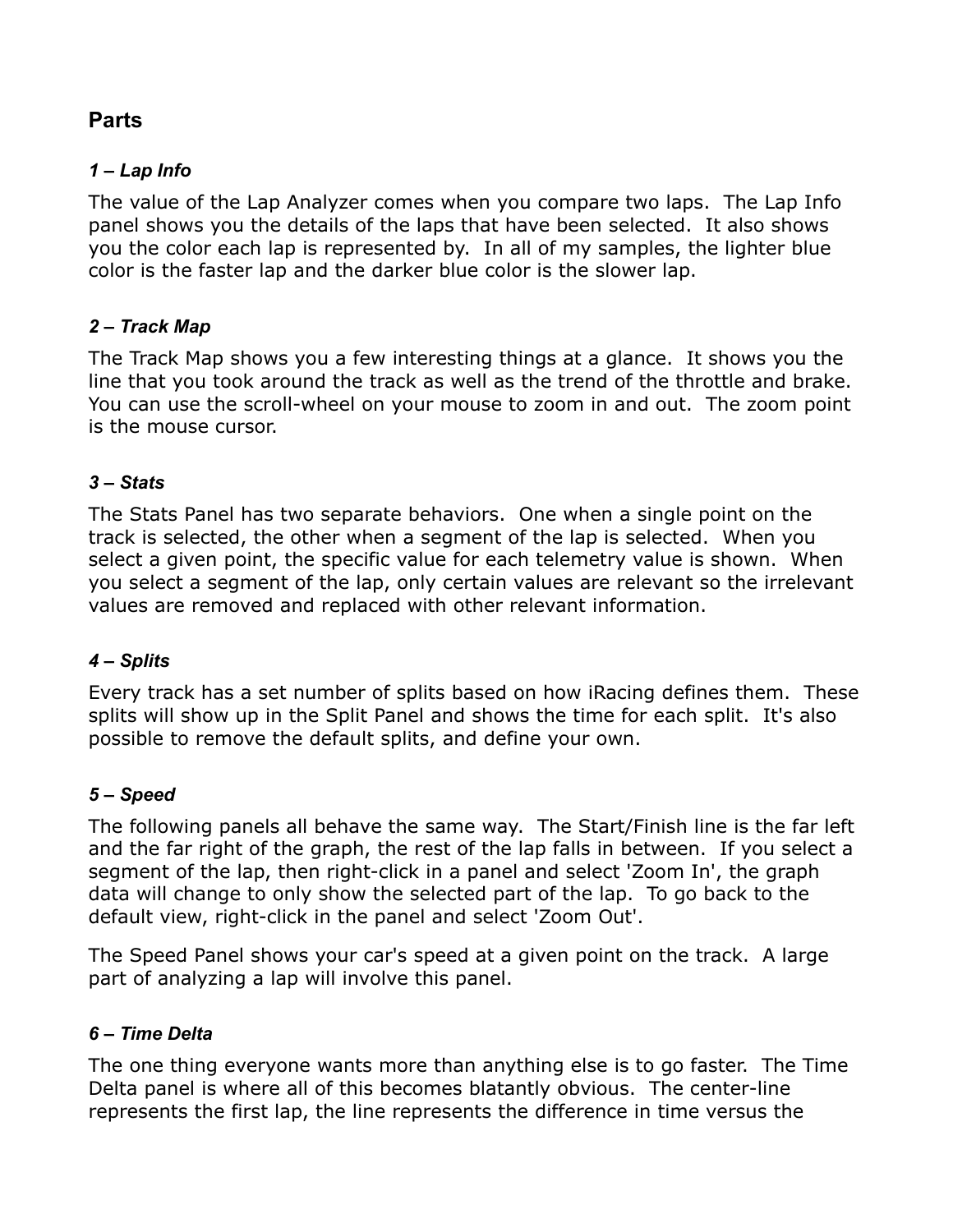second lap. Above the center-line means slower, below the center-line means faster.

Since time is what we all want to gain, this panel is where most of the analysis begins. Generally speaking, you want to focus on the steepest parts of this graph first, since that's where you have the most to gain.

Once you find the weakest spot using this panel, you'll focus on the following panels to understand what inputs are causing you to lose that time.

### *7 – Brake Force %*

The Brake Force panel shows you brake input, from 0% – 100%. Using this panel, you can discover where you are braking too early or late, and too light or hard. This is probably pretty obvious, but what may be less obvious is that this panel can also show you hardware issues. Perhaps your brake calibration went off, and you have 1% brake on at all times. Perhaps your POT is going out and you get spikes in brake input while going down the straights. This panel makes these issues stand out very clearly.

### *8 – Throttle %*

Like the Brake Force panel, the Throttle panel shows your throttle input, from 0% – 100%. Using this panel, you can discover where you're lifting too early or too long. It can also be used to identify calibration issues that are preventing you from getting 100% throttle.

### *9 – Gear*

The Gear panel shows you which gear you are in. The value of this panel changes depending on the car. For cars where gears are fixed, it can show you where you're in the wrong gear for a given corner. For cars where individual gears can be modified, it can show you that your gear setup may not be optimal.

# *10 – Steering Angle*

This panel shows you your steering angle on a horizontal graph. The middle of the graph is center. Above center is left and below center is right.

### *Speed Trap (not shown)*

The speed trap panel is not shown in the above screen capture, but it can be enabled if you like. I personally only enable this panel when needed. When I first started, I used this feature more than recently. I used to have a really hard time keeping my apex speeds up. I'd try very hard to keep from over-braking and I'd have to go back to the analyzer every time I ran a couple laps to check if I was getting better at keeping my speeds up. But then I found this feature. It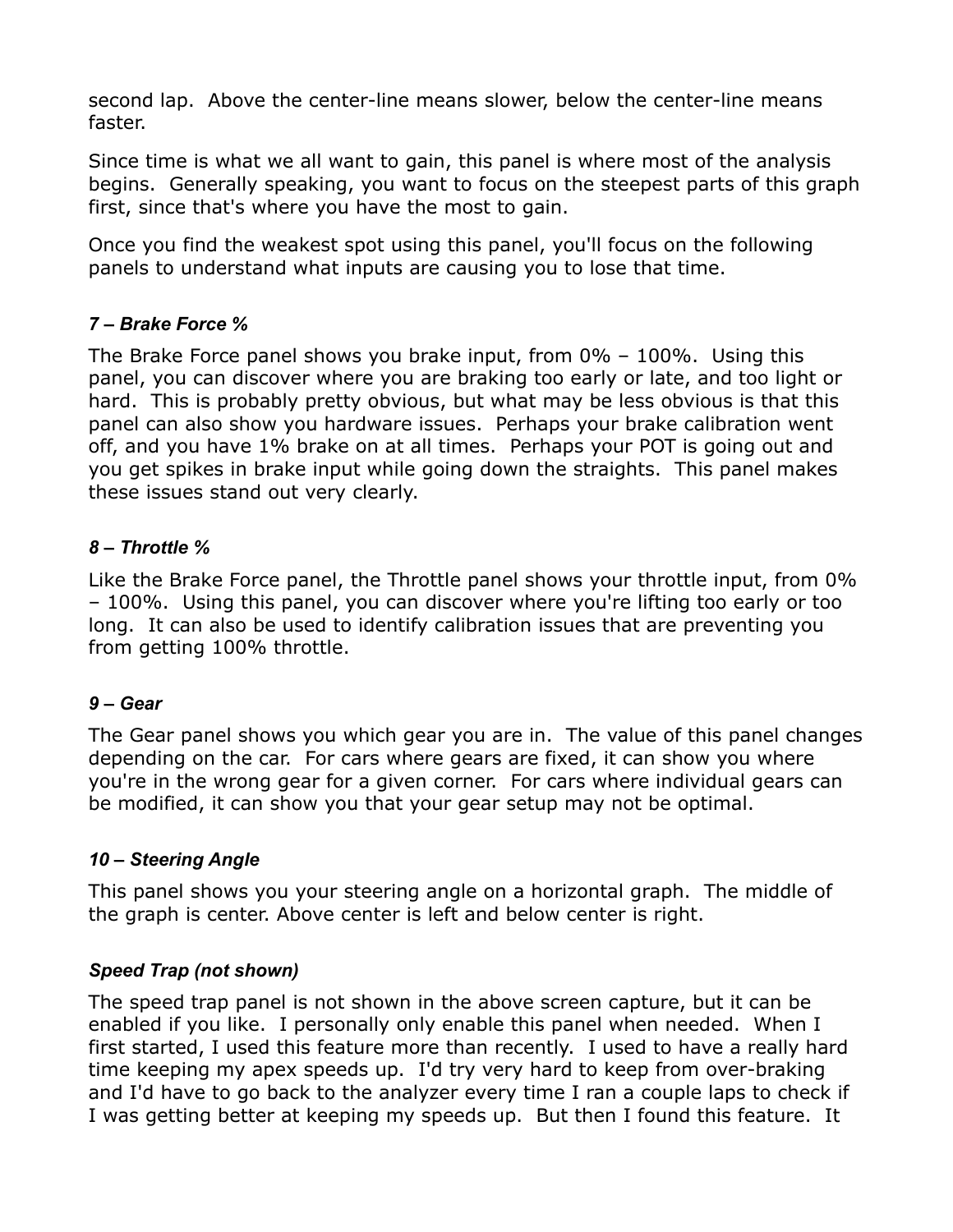allows you to select a part of the track, then set a trap. You can then enable voice commands for traps on the iSpeed console. With this in place, the iSpeed console will read out your speed when you cross that point. It keeps you from having to go back and review your lap data or from looking down at your speedometer while you're driving.

### *Clutch % (not shown)*

For the most part, the clutch panel is not really important. All the cars I drive don't require a clutch, except at the start. Since the clutch is really an on/off switch, it doesn't really reveal a whole lot of information that the Gear panel does not already show.

# *Before We Begin*

Like any analysis tool, the tool is only as good as the data it has to work with. Having good data allows you to take some meaning away from analyzing it.

So, how do you find a second?

- 1 Discovery: You need to know the track
- 2 Consistency: You need to be able to put in repeatable laps
- 3 Identify: You need to identify one or two corners that need work

4 – Resolution: You need to resolve the differences between you and the reference driver

- 5 Repeat: Repeat steps 3 and 4 until you climb to the top of the ladder
- 6 Enjoy: Enjoy the success that comes from speed

# *1 - Discovery*

If you're new to a track, you have to start with some discovery. Obviously, if you have never driven a track, you're going to have a hard time getting any speed. You should start by putting on a stable setup, with race fuel. Go run a few tank loads of fuel. You want to get to the point where you know where all the braking markers are, what the braking points are, any other significant markers like the tree at Laguna Seca, out of bound parts of the track, how to enter and exit the pits, etc.

At this stage, you don't even need the Dashboard running. You just want to get the feel for the track.

# *2 - Consistency*

Can you consistently drive lap times within 2 tenths? 5 tenths? Note, I didn't say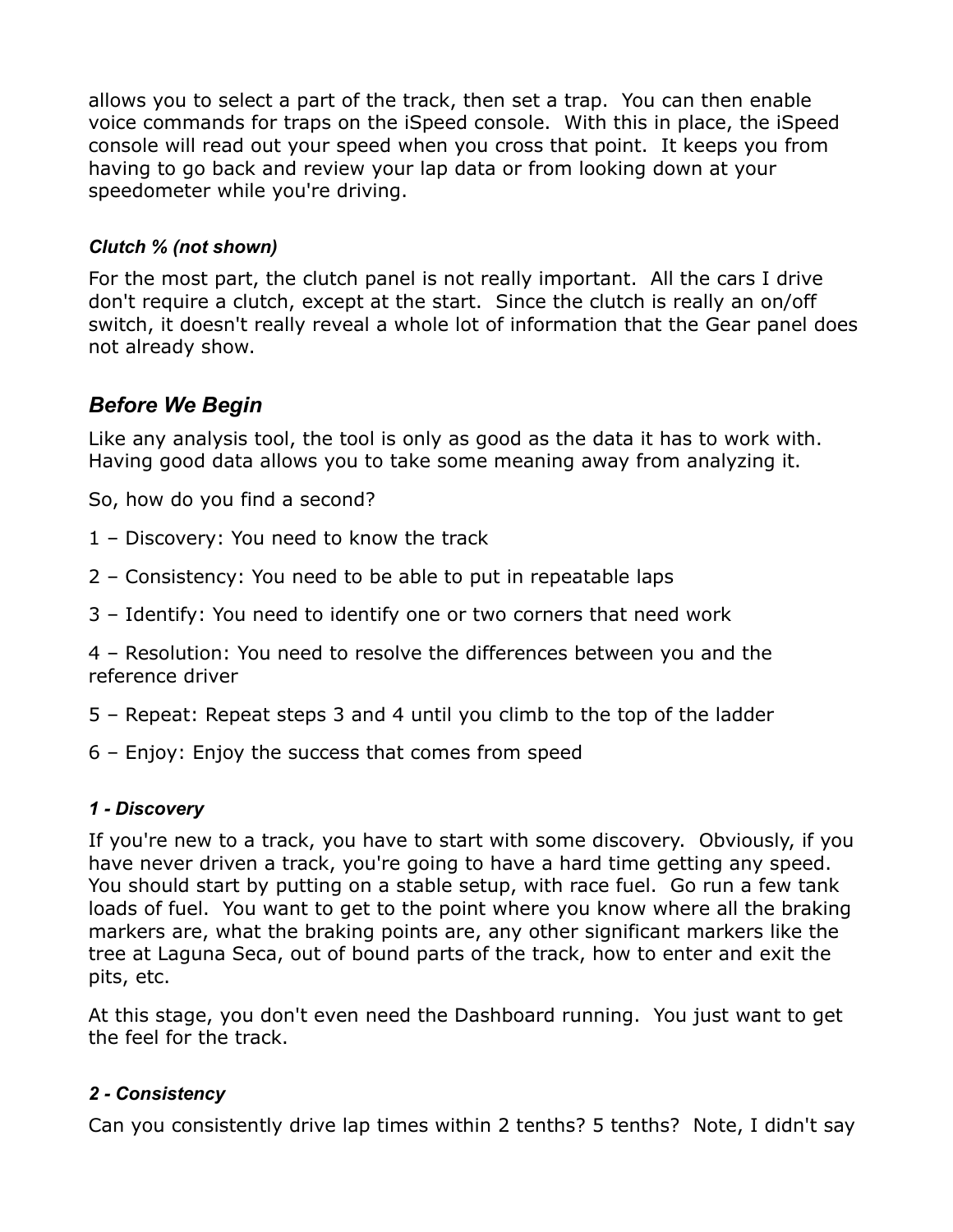can you drive consistently fast lap times. First, focus on consistency, THEN focus on speed. If it means that you have to drive 5 tenths slower than your fast lap in order to be consistent, then you have to drive 5 tenths slower. Eventually, with enough practice, you'll be able to drive consistently fast. Until then, just drive consistent. As the saying goes, "To finish first, first you must finish."

Don't be frustrated if your consistency isn't perfect. You may miss a braking point here or an apex there. This is normal. With more practice, this will become easier. What you don't want is these mistakes being catastrophic. You want your braking points, apexes, and line to be conservative enough that you can make mistakes and still recover.

Keep in mind, this isn't the goal, it's the beginning. You want to learn what your current level is. You're only trying to discover your base-line. Once you have that, you can then work on raising that base-line to meet your goals.

Time trial's in iRacing are a great way to work on your consistency.

Once you feel you know a track well enough to drive consistent laps, go ahead and start the Dashboard and go back out and put down some laps. Remember, the Dashboard doesn't have to be visible to be able to record laps. Once that's done, you can move on to analysis.

# *3 & 4 – Identify and Resolve*

Now that we know the parts of the Lap Analyzer and we have some good data to work with, it's time to get our hands dirty and actually start looking at some laps.

It can be overwhelming looking at telemetry information for an entire lap. One or more seconds seems to disappear very quickly. The key when analyzing telemetry is to focus on one corner at a time. Run the rest of the track just like you always do, but try to change your approach for that one corner. There will generally be one corner where you're losing more time than all the others. Start with that corner, since you have the most to gain there.

As you are learning to approach that corner differently, your consistency is going to suffer. With enough repetition, you'll soon be able to change your technique for that corner and regain your consistency along with additional speed. Once that happens, load your new fast lap and repeat with the next problem corner.

As you repeat this process, you'll gradually gain that second you're looking for. Then you'll be looking for another.

### *Loading Laps*

So, let's start with loading two laps. Go to the 'File->Load Lap 1' menu item. This will bring up a view into the data-mart. It will include all of your local laps along with all the laps from the online data-mart. Navigate to the track and car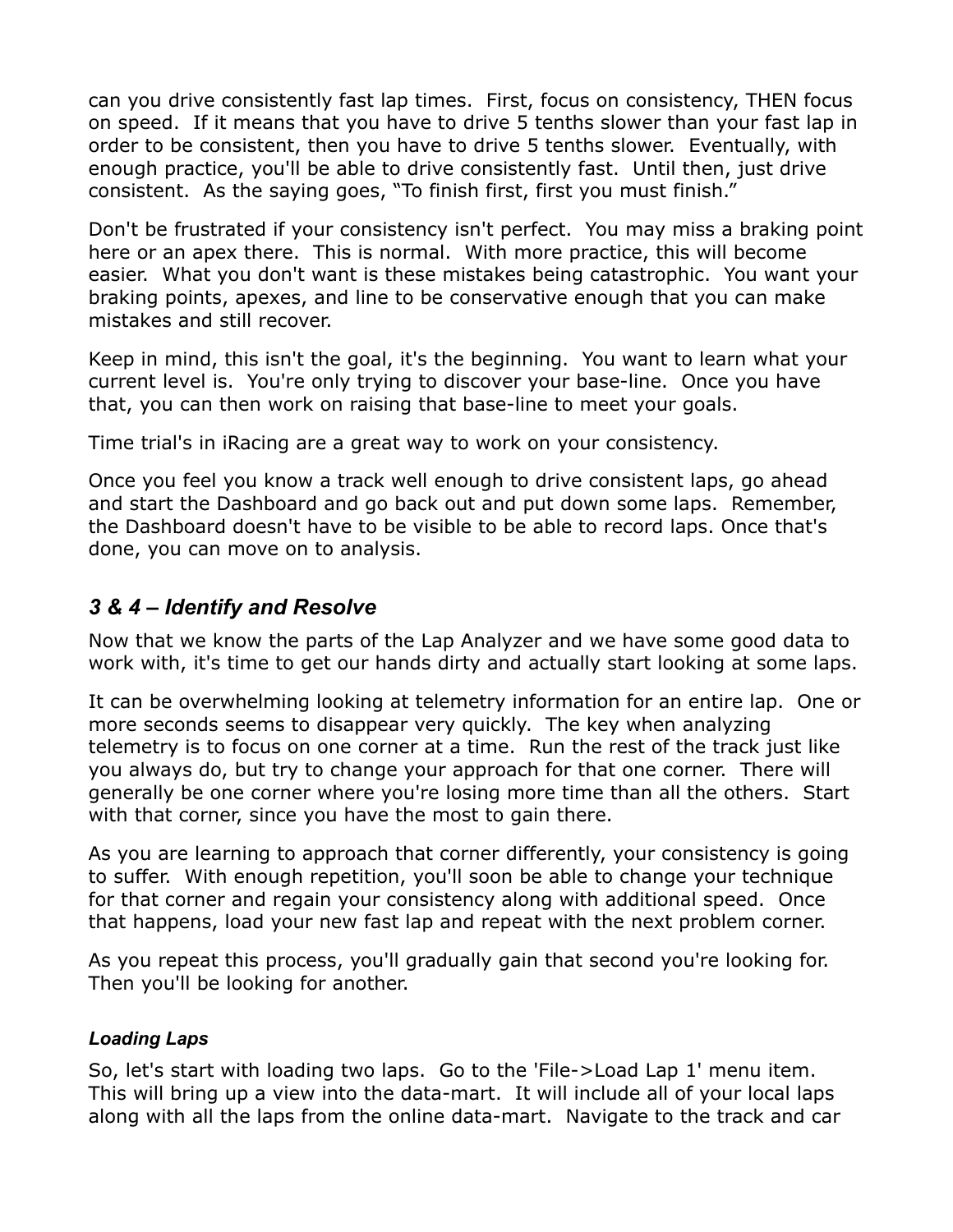that you're wanting to analyze and select your lap, then *<ctrl>-click* another lap and click the *Load Selected Laps* button. This will load both laps at once and you'll be ready to do some analysis. As stated before, don't automatically select the fastest lap available as the lap to compare against. Select a lap that is roughly one second faster.

There are a lot of laps in the online data-mart, from drivers with a wide range of skill-sets. Selecting a lap that's too much faster will make learning too difficult as it will likely show that you're slower in every corner an equal amount. It just makes it harder to know where to start, plus it likely involved more advanced techniques that you're not likely to be able to use consistently.

**NOTE:** Not all laps are created equal. My point here is that people can go the exact same lap time in much different ways. If the lap you selected doesn't have one really clear place where you need to work on, you may want to try a lap either just faster or just slower than the one you selected.

### *Pick a Corner*

Once you load the two laps for analysis, you have to pick the one corner to focus on. It should be pretty easy to find. Always start by looking at the *Time Delta* panel.

Let's take a close look at the *Time Delta* panel to understand what it's telling us.



*TimeDelta 1: Sample*

- The dashed line in the middle represents the reference lap.
- The plotted line represents the time differential of the second lap to the reference lap.
- If the plotted line is above the dashed line, it implies the second lap is behind the reference lap.
- Conversely, if the plotted line is below the dashed line, it means the second lap is faster than the reference lap.
- The steeper the plotted line, the faster the delta is growing or shrinking.

This time delta is from a couple laps I put in with the Riley DP at the Homestead Road course. I'm busy preparing for the Daytona 2.4 and since I rarely drive the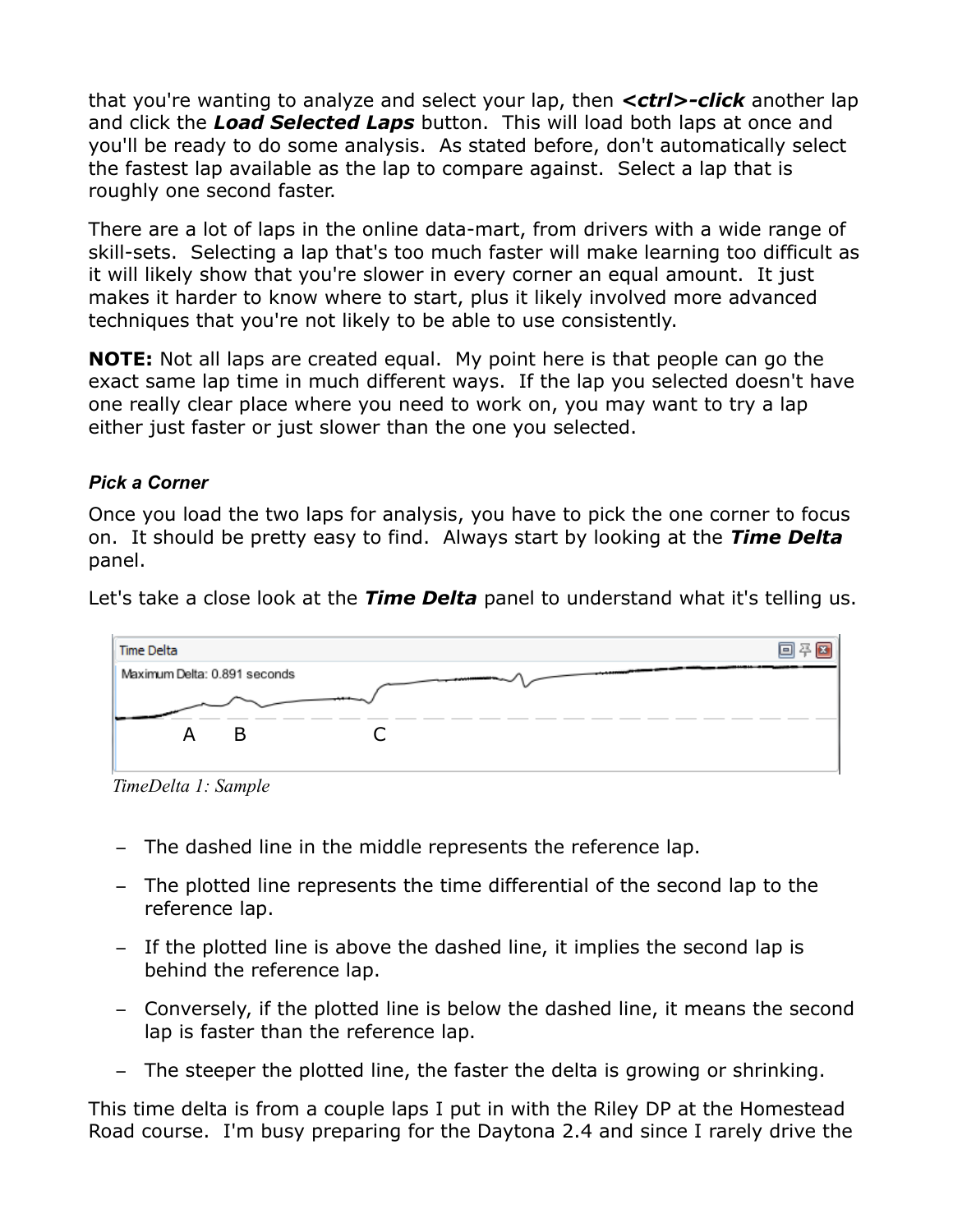car, I figured a little practice would be good. This chart is comparing my Qualifying time with one of my early practice times. However, it has a couple interesting things to point out. Also, I went through all the same analysis techniques to get from the slower time to the faster time.

In this graph, the delta grows pretty quickly in three places. Those three places are obvious places to focus time resolving the differences. However, we need to focus on one to start, then possibly the others after that. I always focus on the steepest curve first, when that steep curve isn't followed by a steep drop.

**A** – A is interesting because its a decent amount of time loss over a long period and none of that time is regained immediately following the climb. It's a definite candidate, but not the steepest so we'll pass on this one for now.

**B** – B has a pretty steep climb, but it is followed by an equal amount of drop so the net result is 0. Not really very interesting for analysis.

**C** – C is clearly the steepest climb and is followed by no gain in time. This is the one I'd always start with. No need to look further.

### *What to Look For*

So now that you've identified the corner to work on, you have to figure out what went wrong. Fortunately, there a fairly small set of reasons why you lose time.

- 1. Over-Driving (Late Braking)
- 2. Over-Braking
- 3. Wrong Gear
- 4. Too Much Down-force
- 5. Too fast back to throttle
- 6. Too slow back to throttle
- 7. Wrong Line

### *Over-Driving (Late Braking)*

This is one of the most common mistakes people make. Fortunately it's also really easy to identify and also to fix.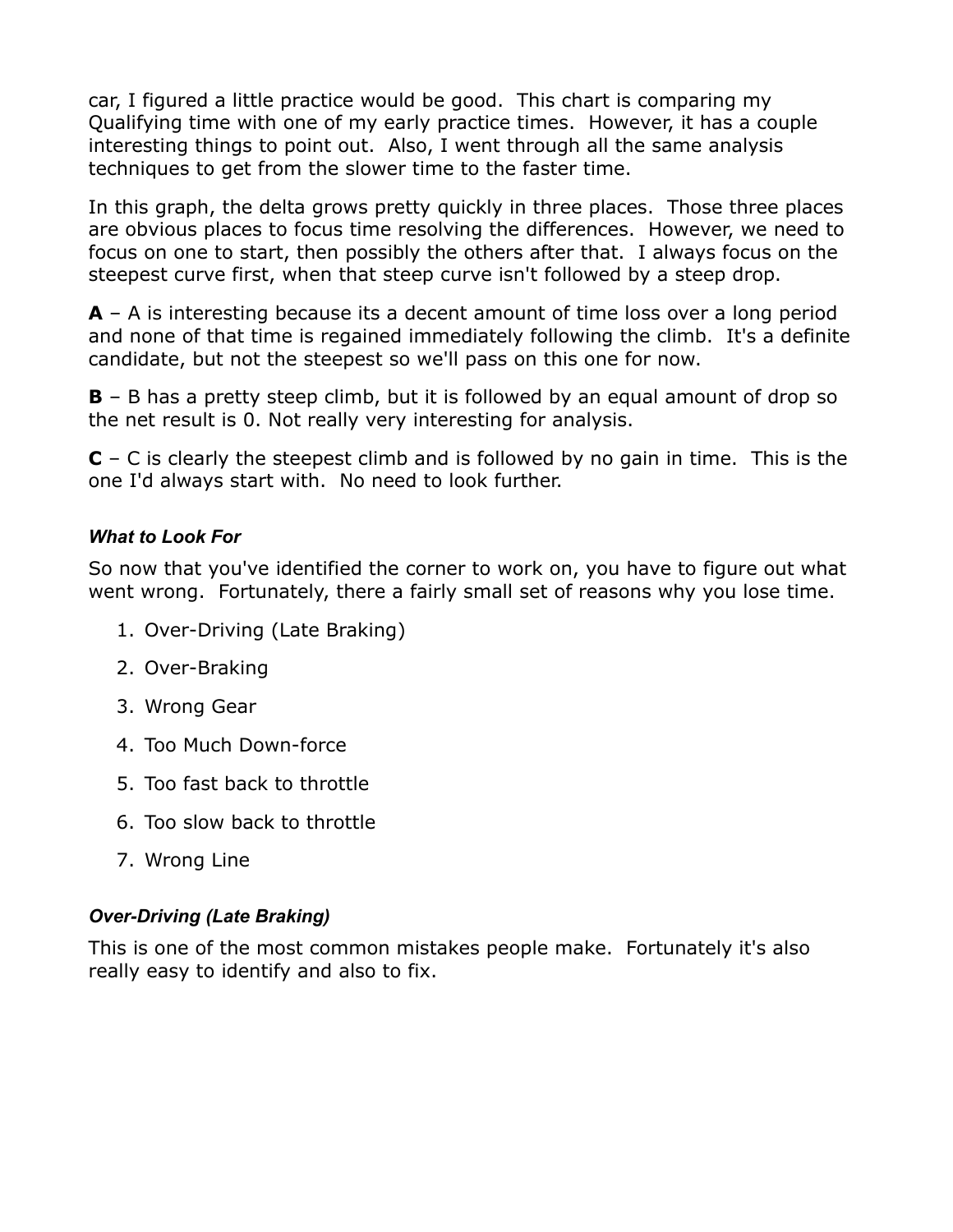

*TimeDelta 2: Over-Driving*

In *TimeDelta 2*, we get the same time delta graph that we used in our sample. In fact, we also see the same section referenced as the corner that we'd focus our attention on. Why? Because this is a clear example of Over-Driving.

You will always see a slight dip followed by a jump. The dip means you went in slightly faster than the reference driver. The jump means he got back in the throttle sooner and exited the corner with more speed. What you also see is that even though the steepness of the curve flattens off, it is always going up-hill all the way to the next braking point.

Looking at *TrackMap 1*, we see very clearly that the reference lap was able to stay tight to the apex of the corner, where the slower lap pushed past the corner and had to turn more to get pointed in the right direction.



*TrackMap 1: Over-Driving*

Resolving this issue is as simple as braking just a bit earlier and making sure you can hit your apex and get on the throttle sooner.

A team-mate of mine documented this trick once to me and it became something that I rely upon to this day. When trying to determine your optimal braking point, first determine your optimal acceleration point. You want to find the spot in the corner where if you get in the throttle you don't have to lift until the next braking point. Once you determine where your optimal acceleration point is, then work on timing your braking such that you can start accelerating at that point. It needs to allow a split second of time to transition between braking and accelerating. Then, you know that if you brake any later than that spot, there's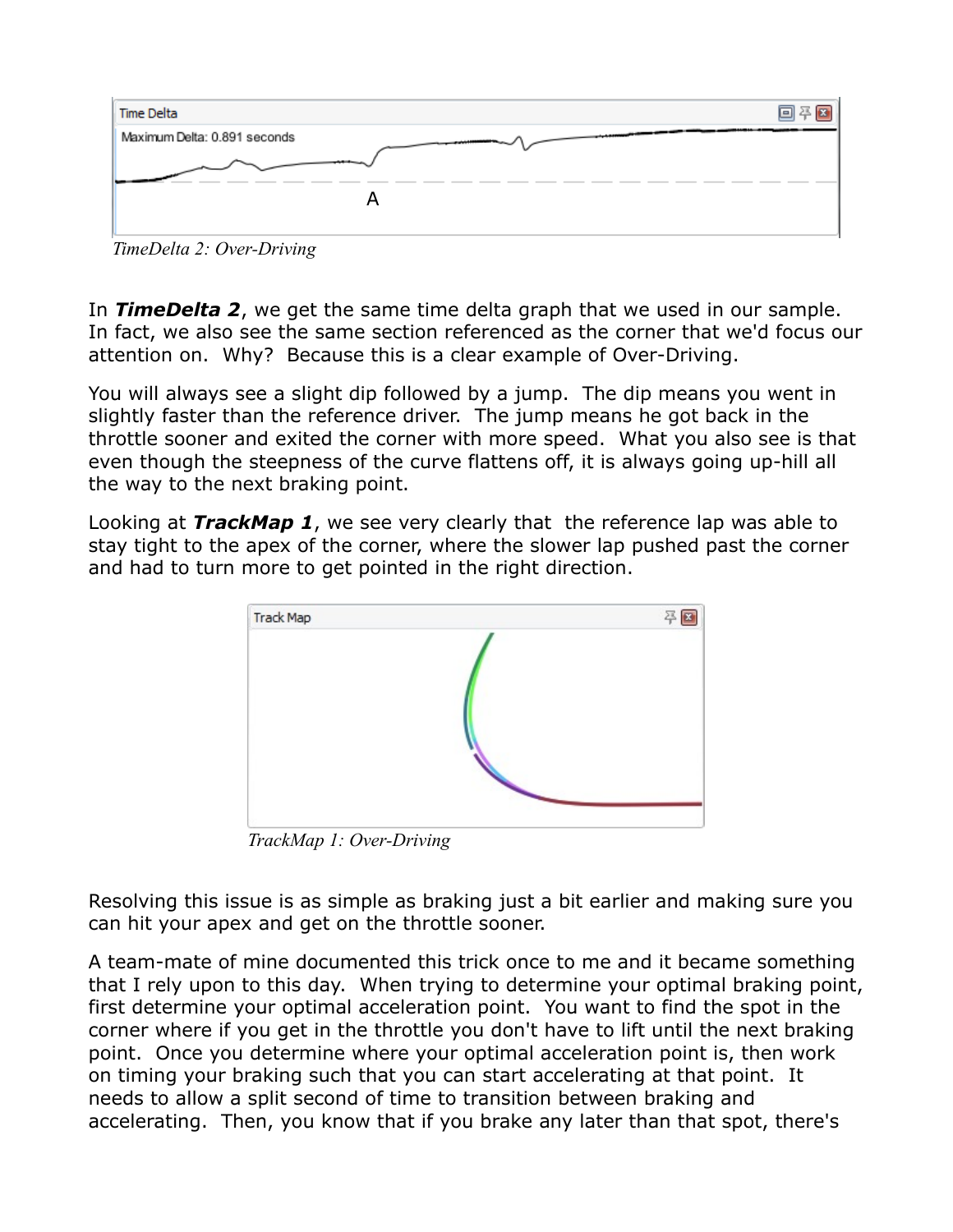no way you can start accelerating at your optimal acceleration point and you're going to lose time.

I guarantee, you'll lose less time by braking too early than you will by braking too late. So, it's best to start on the safe side and brake a few feet too early than to try and push too hard.

### *Over-Braking*

In the process of learning to drive faster, I've went through a few "Ah Ha!" moments. One of these was in regards to over-braking. I found that if I kept my same braking point, but forced myself to release the brake a fraction of a second faster, I could still control the car through the corner and get a perfect apex, while maintaining a higher minimum speed for the corner. I took a long time to program my brain into trusting the higher speed, along with a setup that would over-steer. Of course, it also took greater car control to handle a looser setup. It's not something that can happen over night, but here's how to spot overbraking.

At point 'A' in MultiGraph 1, you can see that the reference lap is able to keep a higher minimum speed for that corner. If you look directly below in the Brake Force % graph, you'll also see that he holds the brake pedal just a hair longer than the reference lap. This tiny extra bit of brake is all it takes to cause the fairly significant jump in the Time Delta.



*MultiGraph 1: Over-Braking*

The solution, is to force yourself to release the brake just a tiny bit before you normally would. This can be incredibly difficult, since your brain is essentially telling you "If you release the brake now, we're going to wreck."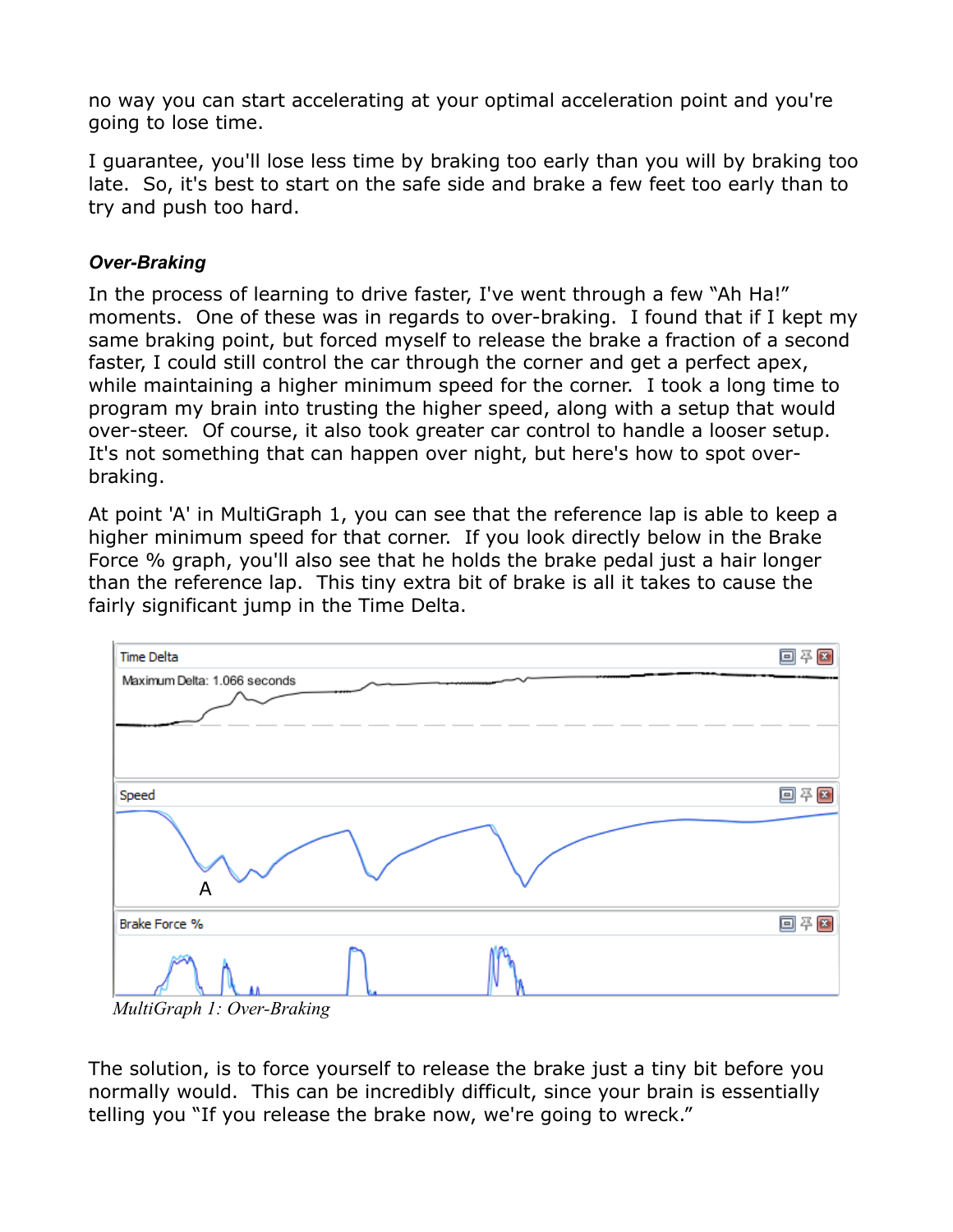Unfortunately, your brain may actually be right. If your setup is too tight, you may not be able to carry that little extra speed through the corner. You'll want to try a number of times and judge if you feel you may be successful if you get it 'just right'. If it doesn't feel likely, you need to start pushing yourself to handle looser setups. Generally, if you're only looking at a lap one second faster, the amount you need to loosen the car is not large, so it shouldn't be a huge hurdle.

I've also found that when this technique is the most significant problem for the lap, I had learned enough other techniques that a looser setup wasn't has hard to handle as it had been when I tried one without the necessary skills relating to braking and acceleration.

There's a reason they say "Loose is fast." So, eventually you'll have to learn to handle a loose race car. It's best to wait until you have the other fundamental skills mastered before trying. It will give you a solid foundation to be able to build on.

Like I said before, you'll be ready to make that jump when your biggest problem areas for a lap resemble the above graph.

### *Wrong Gear*

Sometimes in our testing, we get into certain habits that become really hard to break. For me, one of those habits are my shift points. In the sample below, you can see two laps that have different shift points at three points on the graph. When you see a lap that is faster using different shift points, you may want to adjust your shifting and see if simply changing gears in time with the faster lap can gain you a portion of the time you're looking for.

You can see in *GearGraph 1* and *TimeDelta 3*, that at the point the down shift is made, there is a jump in the time delta. This makes it pretty clear that downshifting at that point is slowing him down.



*GearGraph 1: Star Mazda [Fixed Gearing]*



*TimeDelta 3: Star Mazda [Fixed Gearing]*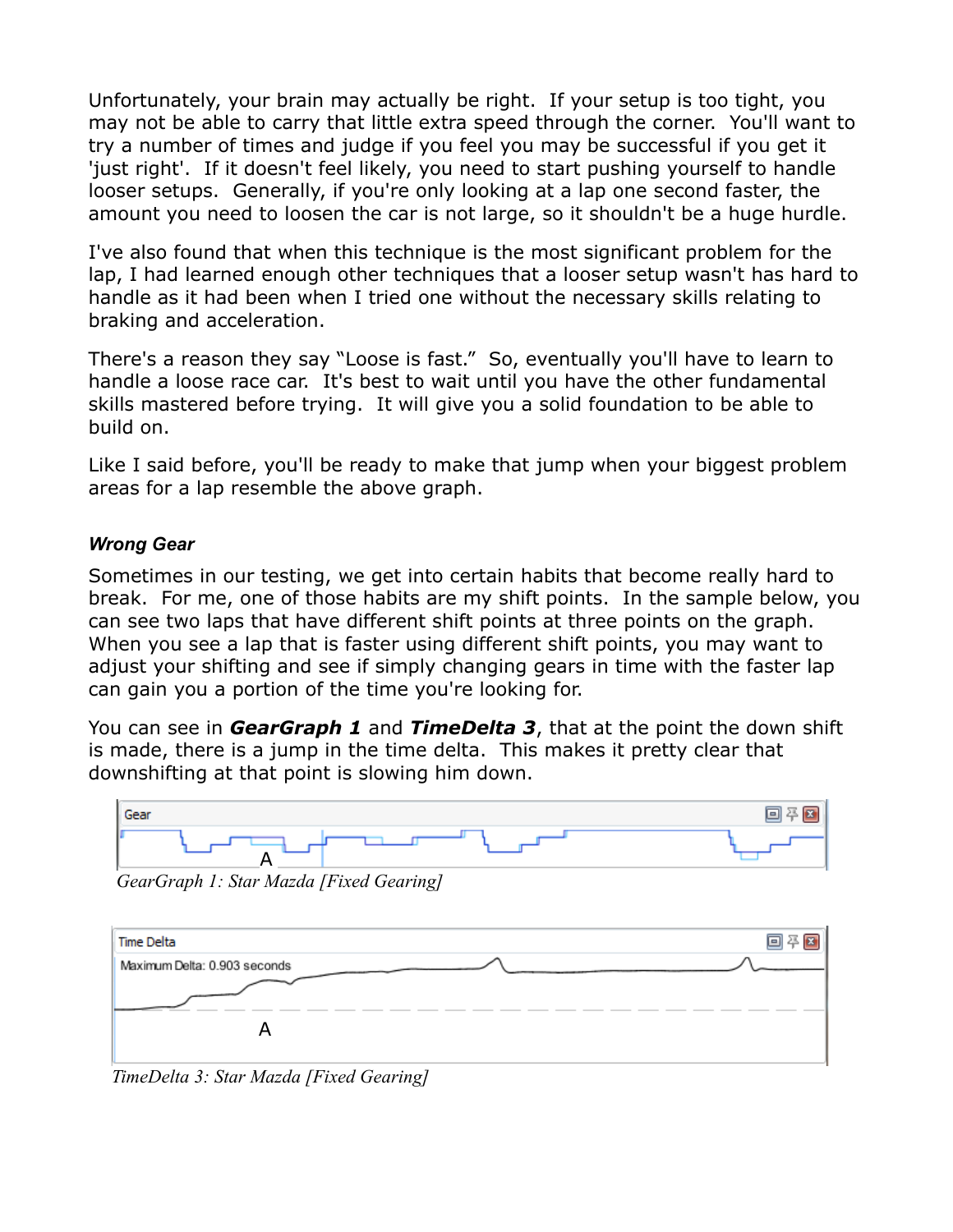Below shows a graph from the Dallara, which allows adjusting each gear separately. When you see a graph like this, you may want to reconsider your gearing choices. The faster lap (light blue) is clearly making more complete use of the gears available. By keeping the car higher in it's RPM range, it's likely gaining a speed advantage.

Although, this is one type of difference where you may want to check a couple different laps that are near the times of the reference lap. It may just be this one person that has odd gearing choices, or it could be a pattern and suggest that a change in your gears would be required.



*GearGraph 2: Dallara [Individual Gearing]*

### *Too Much Down-force*

One of the big questions we all face when building a setup is how much downforce do I need to ensure the optimal lap times. Ideally, a higher down-force setup will gain you more time in the corners than it loses you on the straights. In the below sample, the faster lap is roughly a second faster overall. If you look at the acceleration curve after each braking point, you can clearly see that the faster lap (light blue) gains speed faster than the slower lap (dark blue). This indicates that the faster car is using less down-force than the slower car.



*SpeedGraph 1: Too Much Downforce*

This one can be a little deceptive. In this case, since every acceleration zone has the same behavior, it's pretty clear. It could also be that the car was drafting someone at the time they made the lap. There's no way to know for sure. One thing to do it to check a couple laps around the reference lap to see if it's a trend of the faster drivers to use less down-force.

# *Too Fast on Throttle*

Have you ever gotten on the throttle too fast and have to lift to keep from driving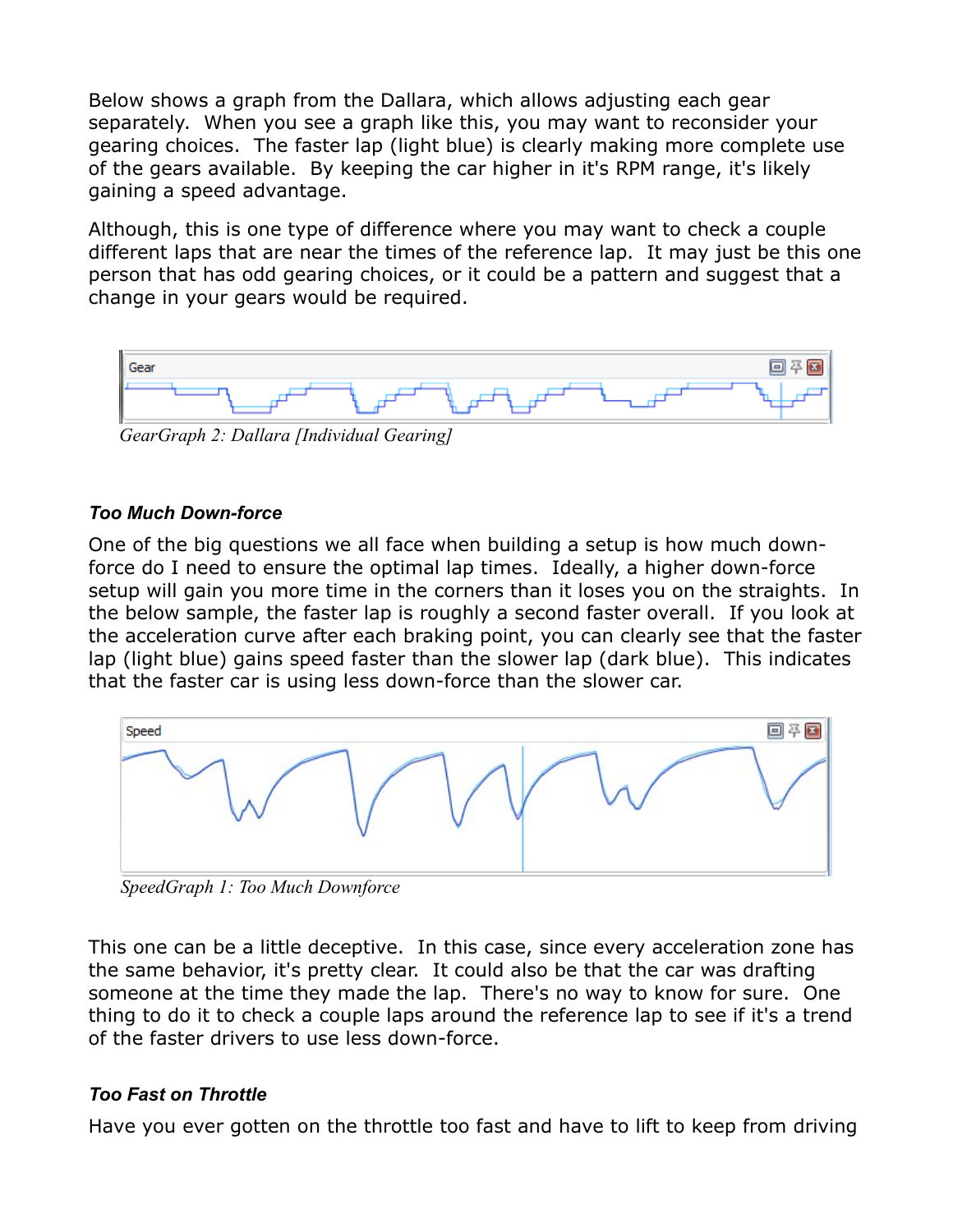off course? Well, *MultiGraph 2* shows an example of the telemetry that occurs when this happens. At point *A*, you can see that the speed graph shows that it grows, right up to the point where I had to lift to keep the car on track. Then the speed drops below the reference lap and never catches back up until the braking point to the next turn.

It's pretty easy to see why this causes such a great time penalty and it is also easy to know when you do this. If this happens a lot for a corner, you may need to move your acceleration point further ahead. You may be trying to be too aggressive.



*MultiGraph 2: Too Fast on Throttle*

### *Too Slow on Throttle*

Just as getting on the throttle too fast can cost time, so too does getting on the throttle too late. Of course, it's probably a little more obvious why. If you accelerate more slowly, you're not going as fast and thus loosing time. *MultiGraph 3* shows two instances of not getting on the throttle fast enough. In *A*, the result is lest noticeable, but in *B* it's pretty clear. There's a jump in the Time Delta and it lasts all the way to the next braking zone.

It may seem obvious enough that all you need to do is put on more throttle sooner. However, it's not always so easy. Certain setups can be harder to 'get the power down' than others. The stiffer the rear suspension or higher the antiroll bar, the less exit grip you have. The less exit grip you have, the harder it is to get on the throttle quickly. The stiffer the rear suspension, the looser the car will be. I can hear you thinking "You said 'loose is fast', so what gives?" Well, its a balance, like all things. You want it loose enough to get through the entry and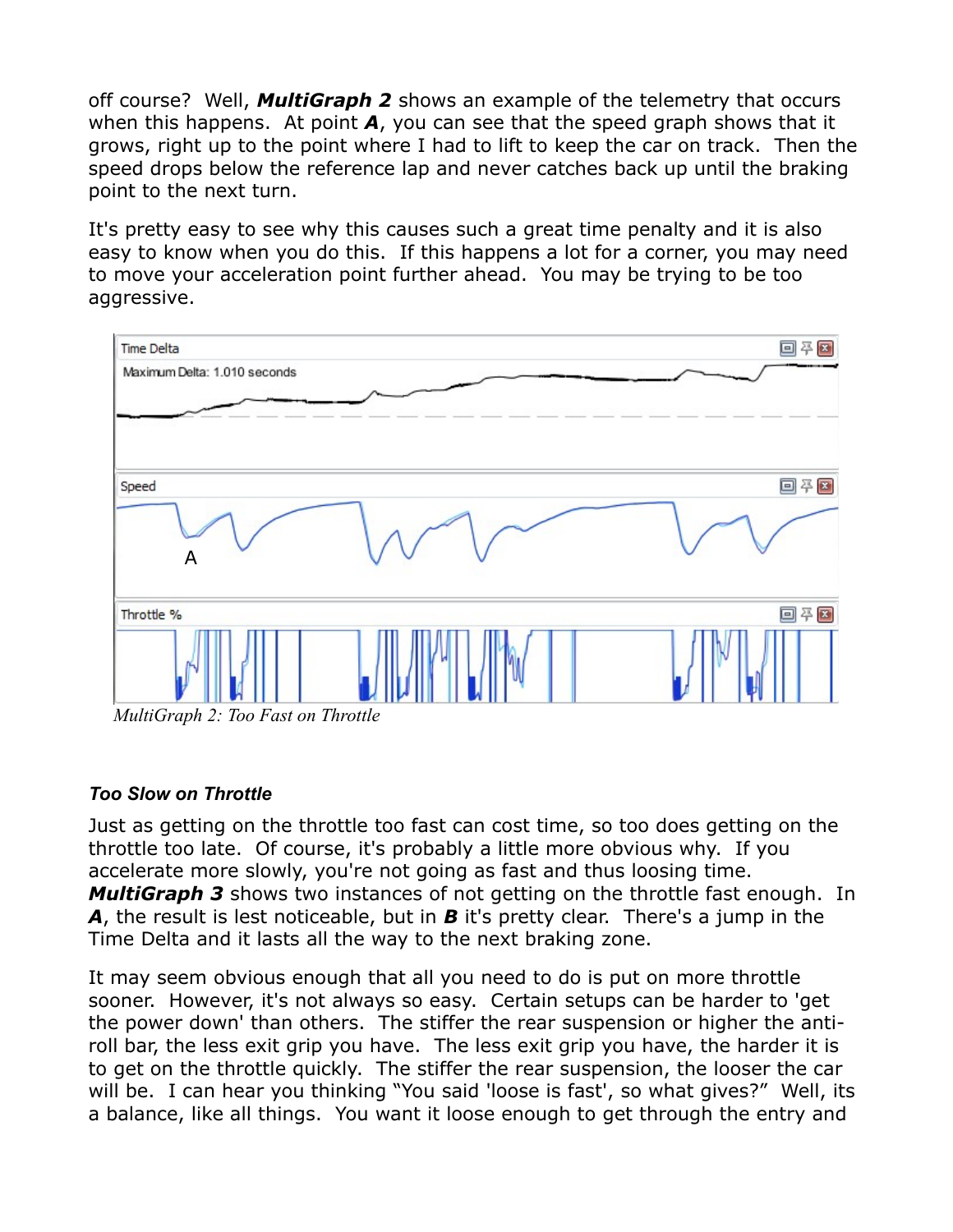mid-corner quickly, but not too loose that you can't get back in the throttle quickly and aggresively.

As you learn the skills to get faster, you'll also learn to push your limits in 'looseness' further and further.



*MultiGraph 3: Too Slow on Throttle*

### *Improper Racing Line*

Sometimes analyzing laps is a bit more complicated. Most often, you'll look at the Time Delta Graph and see some lost time, but it's not always as clear what's happening to cause the issue.

In these cases, it can be necessary to look at multiple graphs and numbers and to a little detective work to really get to the bottom of the problem.

In this next scenario, we're going to look first at *TimeDelta 4*. In this graph it looks identical to the Over-Driving example above. The slower car drives in with too much speed and it costs precious time on the exit. The interesting part of this, is where this occurs. This section of the track is the Britton's chicane (or T7- 9) at Oulton Park. Let's look a little deeper...



Next, we have the Speed Graph of the same section of the track. We know from the Time Delta graph that we have more speed coming into the corner, but less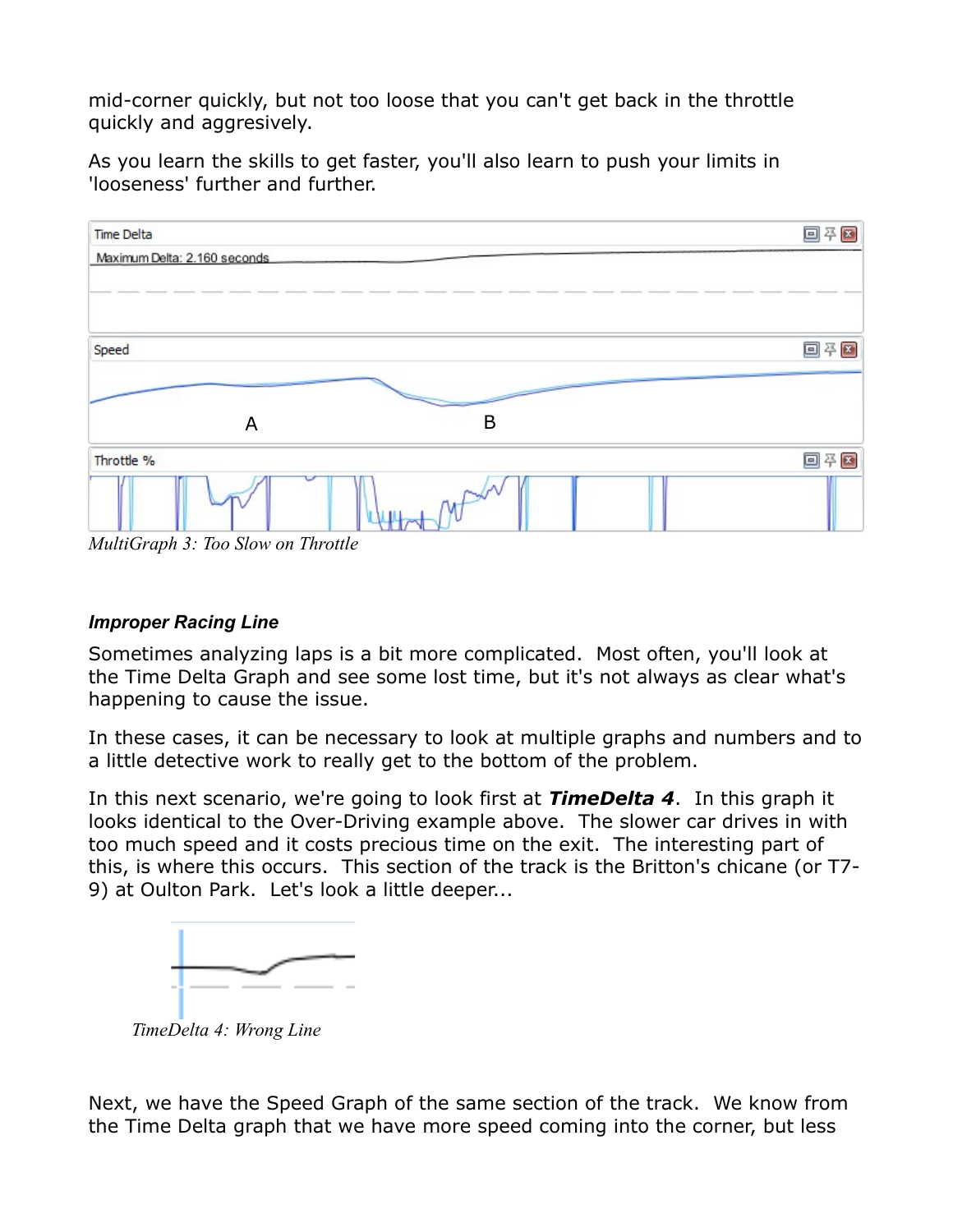speed exiting. However, looking at the speed graph, it's not a clear early braking situation. The speed of both cars isn't terribly different on deceleration. However, the faster car is able to maintain a higher minimum speed than the slower car. Looking closely at the Speed Graph will also show that the slower car is more abrupt slowing and accelerating, where the faster car has a more gradual speed curve.



*SpeedGraph 2: Wrong Line*

We still don't have all the information we need to isolate the problem. So, let's go to the track map to see if indeed the slower car is missing the apex or exactly what is happening. Looking at the below segment of the track, it should be pretty obvious the problem. The faster car is the line on the bottom and the slower car is the line on top. The slower car has a different entry into the chicane than the faster driver. The consequence of this is that the slower driver has to turn sharper than the faster driver, thus is forced to slow more in order to get the car to rotate properly before he can accelerate. This also forces the slower driver into a slightly later apex. Since the slower car had to slow more, he also doesn't use the entire track on exit since his speed doesn't force him to drift all the way to the edge of the track.